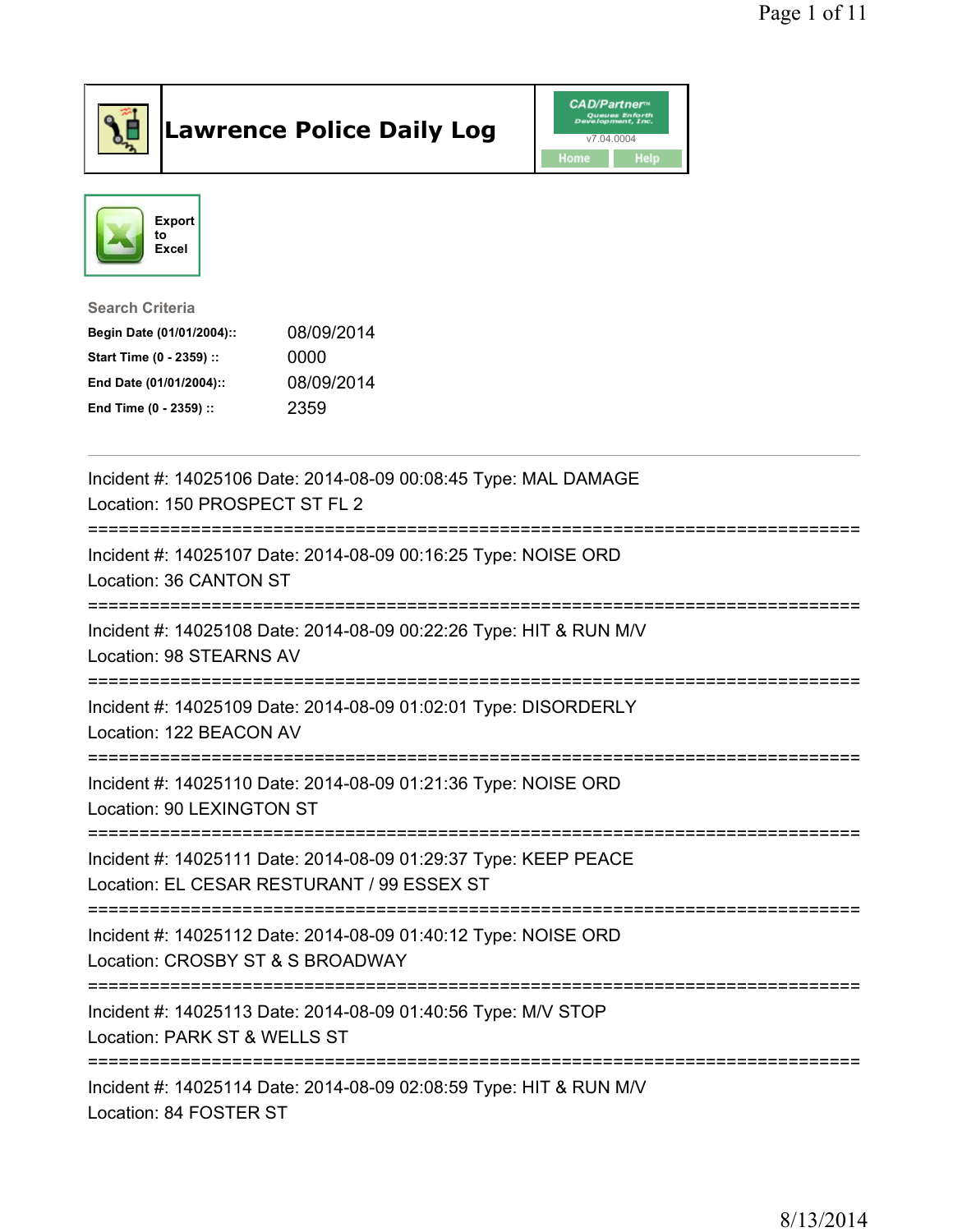| Incident #: 14025115 Date: 2014-08-09 02:10:06 Type: DISTURBANCE<br>Location: 328 AMES ST FL 2<br>===============================                   |
|-----------------------------------------------------------------------------------------------------------------------------------------------------|
| Incident #: 14025116 Date: 2014-08-09 02:13:56 Type: GANG<br>Location: COMMON ST & JACKSON ST                                                       |
| Incident #: 14025117 Date: 2014-08-09 02:14:59 Type: UNWANTEDGUEST<br>Location: 88 ALLSTON ST #1A<br>=====================                          |
| Incident #: 14025118 Date: 2014-08-09 02:31:13 Type: NOISE ORD<br>Location: 157 WILLOW ST                                                           |
| Incident #: 14025119 Date: 2014-08-09 02:36:40 Type: SHOTS FIRED<br>Location: BROADWAY & CROSS ST                                                   |
| Incident #: 14025120 Date: 2014-08-09 02:47:15 Type: NOISE ORD<br>Location: 30 KENDALL ST                                                           |
| Incident #: 14025121 Date: 2014-08-09 02:52:56 Type: LARCENY/PAST<br>Location: 59 HOLLY ST                                                          |
| Incident #: 14025122 Date: 2014-08-09 03:08:10 Type: HIT & RUN M/V<br>Location: 224 BRUCE ST                                                        |
| Incident #: 14025123 Date: 2014-08-09 03:09:30 Type: DISTURBANCE<br>Location: 39 BEACON ST #2                                                       |
| Incident #: 14025124 Date: 2014-08-09 03:27:50 Type: UNWANTEDGUEST<br>Location: 39 BEACON ST                                                        |
| Incident #: 14025125 Date: 2014-08-09 03:30:00 Type: SHOTS FIRED<br>Location: 124 BAILEY ST #1ST                                                    |
| ===================================<br>Incident #: 14025126 Date: 2014-08-09 03:34:19 Type: ALARMS<br>Location: ARLINGTON SCHOOL / 150 ARLINGTON ST |
| Incident #: 14025127 Date: 2014-08-09 03:42:37 Type: DISTURBANCE<br>Location: 312 WATER ST                                                          |
| Incident #: 14025128 Date: 2014-08-09 03:48:30 Type: NOISE ORD<br>Lootion: 70 CODINOEIELD CT EL OND                                                 |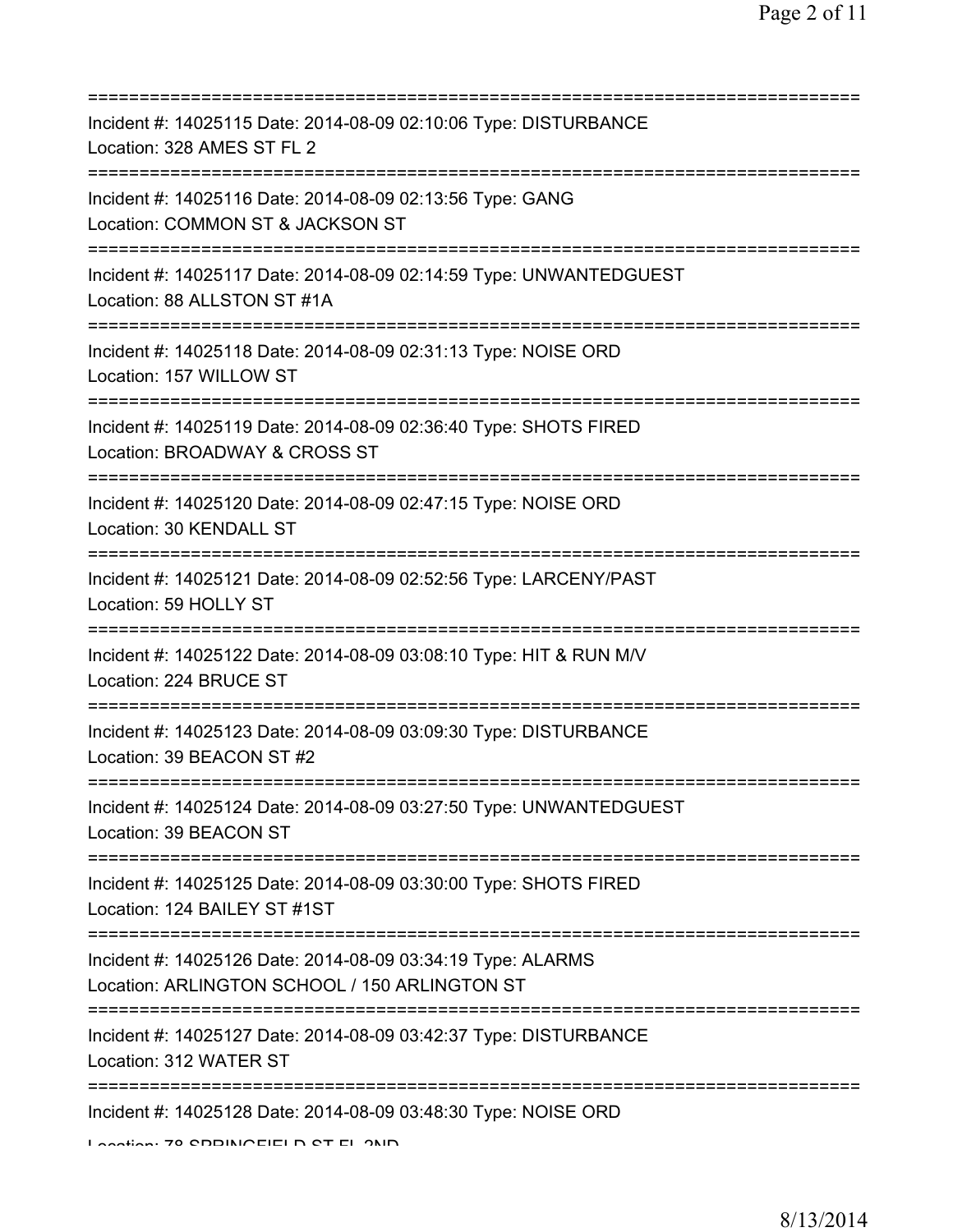| Incident #: 14025129 Date: 2014-08-09 04:00:00 Type: TOW/REPOSSED<br>Location: 22 MAGNOLIA ST                                                      |
|----------------------------------------------------------------------------------------------------------------------------------------------------|
| Incident #: 14025130 Date: 2014-08-09 04:00:27 Type: TOW OF M/V<br>Location: 119 THOREAU WAY                                                       |
| Incident #: 14025132 Date: 2014-08-09 04:20:39 Type: B&E/PROG<br>Location: 9 DEWEY ST                                                              |
| Incident #: 14025131 Date: 2014-08-09 04:21:53 Type: KIDNAP/PAST<br>Location: 213 HIGH ST                                                          |
| Incident #: 14025133 Date: 2014-08-09 04:57:28 Type: TOW/REPOSSED<br>Location: 32 TYLER ST<br>================================                     |
| Incident #: 14025134 Date: 2014-08-09 05:04:26 Type: TOW/REPOSSED<br>Location: 11 HOLTON ST                                                        |
| Incident #: 14025135 Date: 2014-08-09 05:08:14 Type: TOW/REPOSSED<br>Location: 22 MAGNOLIA ST                                                      |
| :===============================<br>Incident #: 14025136 Date: 2014-08-09 05:58:29 Type: SUS PERS/MV<br>Location: SOCIAL SECURITY / 439 S UNION ST |
| Incident #: 14025137 Date: 2014-08-09 06:55:14 Type: MISSING PERS<br>Location: 6 CAMPO SECO ST                                                     |
| Incident #: 14025138 Date: 2014-08-09 07:11:11 Type: B&E/PAST<br>Location: COTE & SONS AUTOBODY / 284 S BROADWAY                                   |
| Incident #: 14025139 Date: 2014-08-09 07:13:09 Type: ALARMS<br>Location: WEATHERBEE SCHOOL / 75 NEWTON ST                                          |
| Incident #: 14025140 Date: 2014-08-09 07:31:00 Type: MAL DAMAGE<br>Location: 133 WOODLAND ST                                                       |
| Incident #: 14025141 Date: 2014-08-09 07:54:39 Type: ALARMS<br>Location: 530 BROADWAY FL 2                                                         |
| Incident #: 14025142 Date: 2014-08-09 08:27:08 Type: ALARMS                                                                                        |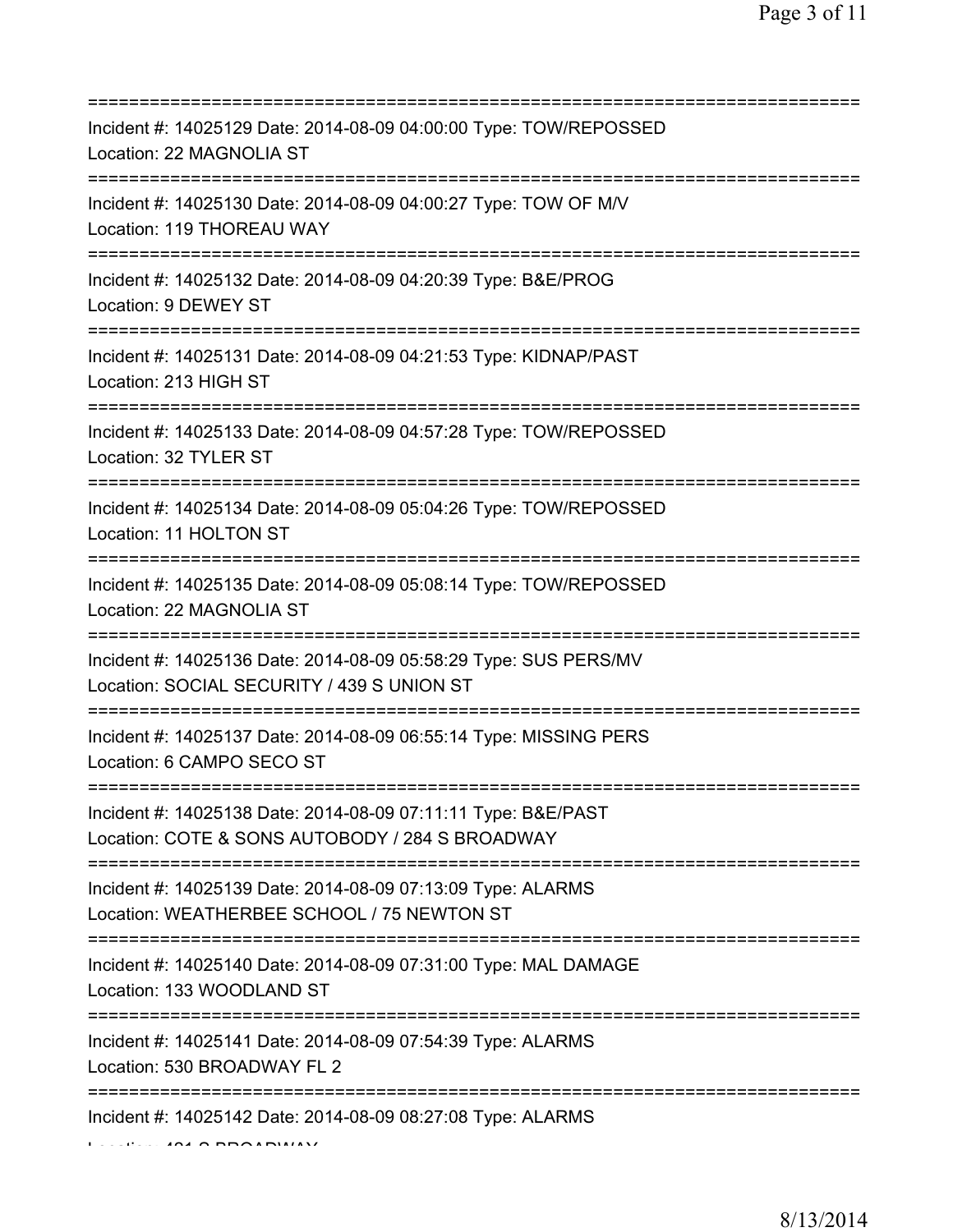| Incident #: 14025143 Date: 2014-08-09 08:41:17 Type: ADMININSTR<br>Location: LAWRENCE POLICE DEPARTMENT / 90 LOWELL ST                     |
|--------------------------------------------------------------------------------------------------------------------------------------------|
| Incident #: 14025144 Date: 2014-08-09 09:21:50 Type: SUS PERS/MV<br>Location: BROADWAY PLAZA / 205 BROADWAY                                |
| Incident #: 14025145 Date: 2014-08-09 09:35:42 Type: CK WELL BEING<br>Location: 254 BAILEY ST FL 2<br>==================================== |
| Incident #: 14025146 Date: 2014-08-09 09:41:07 Type: B&E/PAST<br>Location: 42 ANDOVER ST<br>;===============================               |
| Incident #: 14025147 Date: 2014-08-09 10:01:49 Type: UNWANTEDGUEST<br>Location: 48 KINGSTON ST FL 3                                        |
| Incident #: 14025148 Date: 2014-08-09 10:23:37 Type: UNWANTEDGUEST<br>Location: CARRIBBEAN BAKERY / 205 BROADWAY                           |
| Incident #: 14025149 Date: 2014-08-09 10:29:39 Type: INVEST CONT<br>Location: 8 FULTON ST FL 2                                             |
| Incident #: 14025150 Date: 2014-08-09 10:42:44 Type: TOW OF M/V<br>Location: LAWRENCE ST & PARK ST                                         |
| Incident #: 14025151 Date: 2014-08-09 11:00:29 Type: TOW OF M/V<br>Location: 232 LAWRENCE ST                                               |
| Incident #: 14025152 Date: 2014-08-09 11:05:10 Type: TOW OF M/V<br>Location: 28 FOREST ST                                                  |
| Incident #: 14025153 Date: 2014-08-09 11:06:33 Type: UNKNOWN PROB<br>Location: 46 PERRY AV FL 2                                            |
| Incident #: 14025154 Date: 2014-08-09 11:09:54 Type: KEEP PEACE<br>Location: 6 FOREST ST                                                   |
| Incident #: 14025155 Date: 2014-08-09 11:19:31 Type: ALARM/BURG<br>Location: 315 MT VERNON ST                                              |
| Incident #: 14025156 Date: 2014-08-09 11:20:34 Type: MAN DOWN                                                                              |

Location: 82 BRADFORD ST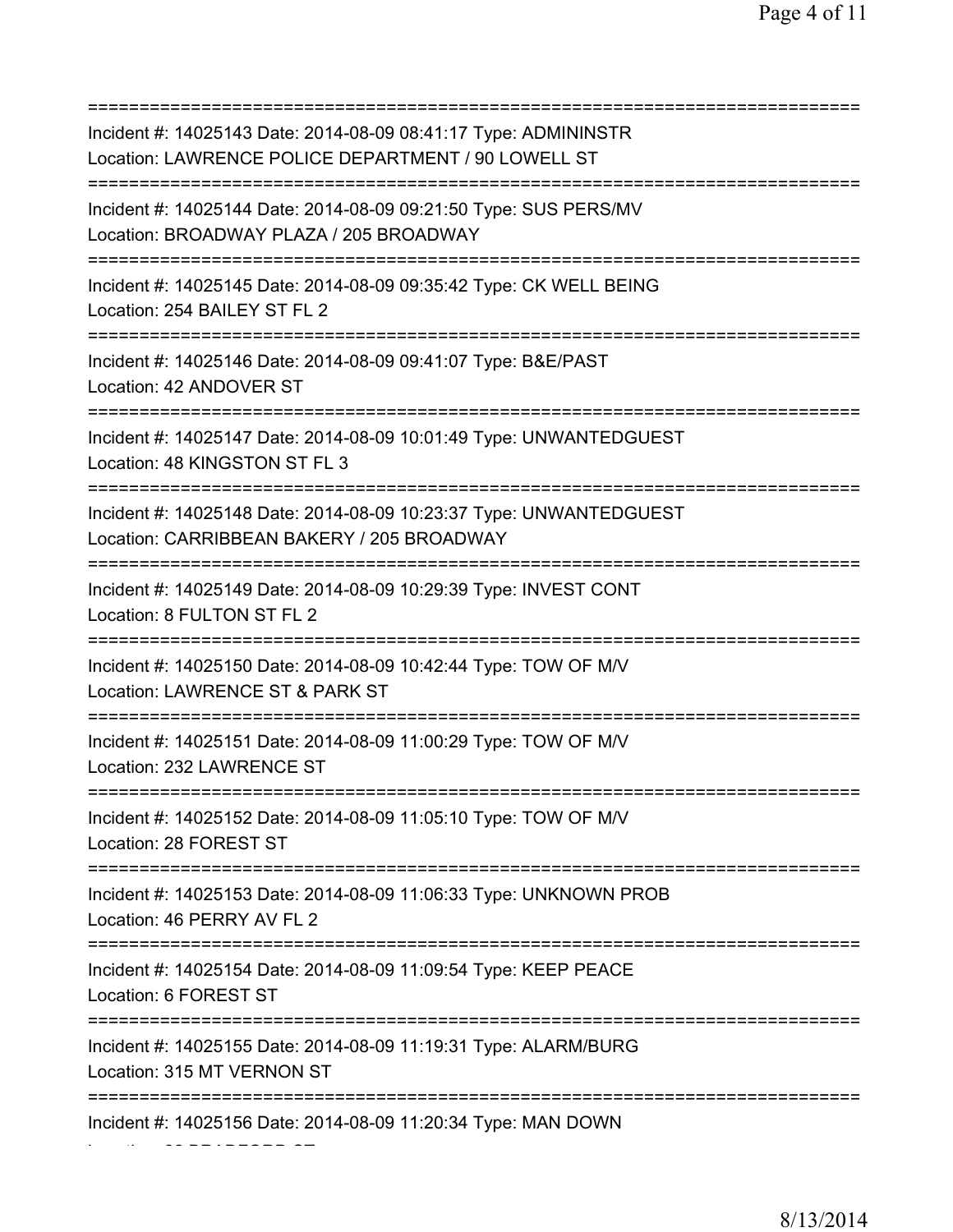| Incident #: 14025157 Date: 2014-08-09 11:23:09 Type: TOW OF M/V<br>Location: 34 SHERIDAN ST                                           |
|---------------------------------------------------------------------------------------------------------------------------------------|
| Incident #: 14025158 Date: 2014-08-09 11:27:11 Type: A&B PAST<br>Location: 3 OXFORD ST                                                |
| Incident #: 14025159 Date: 2014-08-09 11:52:34 Type: SUICIDE ATTEMPT<br>Location: 59 TREMONT ST #205                                  |
| Incident #: 14025160 Date: 2014-08-09 11:55:40 Type: TOW OF M/V<br>Location: 30 KENDALL ST<br>======================================  |
| Incident #: 14025161 Date: 2014-08-09 11:56:49 Type: MEDIC SUPPORT<br>Location: 8 STEARNS AV<br>===================================== |
| Incident #: 14025162 Date: 2014-08-09 12:03:55 Type: UNWANTEDGUEST<br>Location: 48 KINGSTON ST                                        |
| Incident #: 14025163 Date: 2014-08-09 12:15:55 Type: AUTO ACC/NO PI<br>Location: 237 JACKSON ST                                       |
| Incident #: 14025164 Date: 2014-08-09 12:27:34 Type: KEEP PEACE<br>Location: 6 FOREST ST                                              |
| Incident #: 14025165 Date: 2014-08-09 13:03:19 Type: DOMESTIC/PROG<br>Location: 490 HAMPSHIRE ST #507                                 |
| Incident #: 14025166 Date: 2014-08-09 13:11:49 Type: DOMESTIC/PAST<br>Location: 28 WARWICK ST                                         |
| Incident #: 14025167 Date: 2014-08-09 13:29:29 Type: DOMESTIC/PROG<br>Location: 74 UNION ST #REAR FL 2<br>=========================== |
| Incident #: 14025168 Date: 2014-08-09 13:35:59 Type: DISTURBANCE<br>Location: 555 S UNION ST FL 2                                     |
| Incident #: 14025169 Date: 2014-08-09 14:09:12 Type: SUS PERS/MV<br>Location: 82 BENNINGTON ST                                        |
| Incident #: 14025170 Date: 2014-08-09 14:12:32 Type: LARCENY/PAST                                                                     |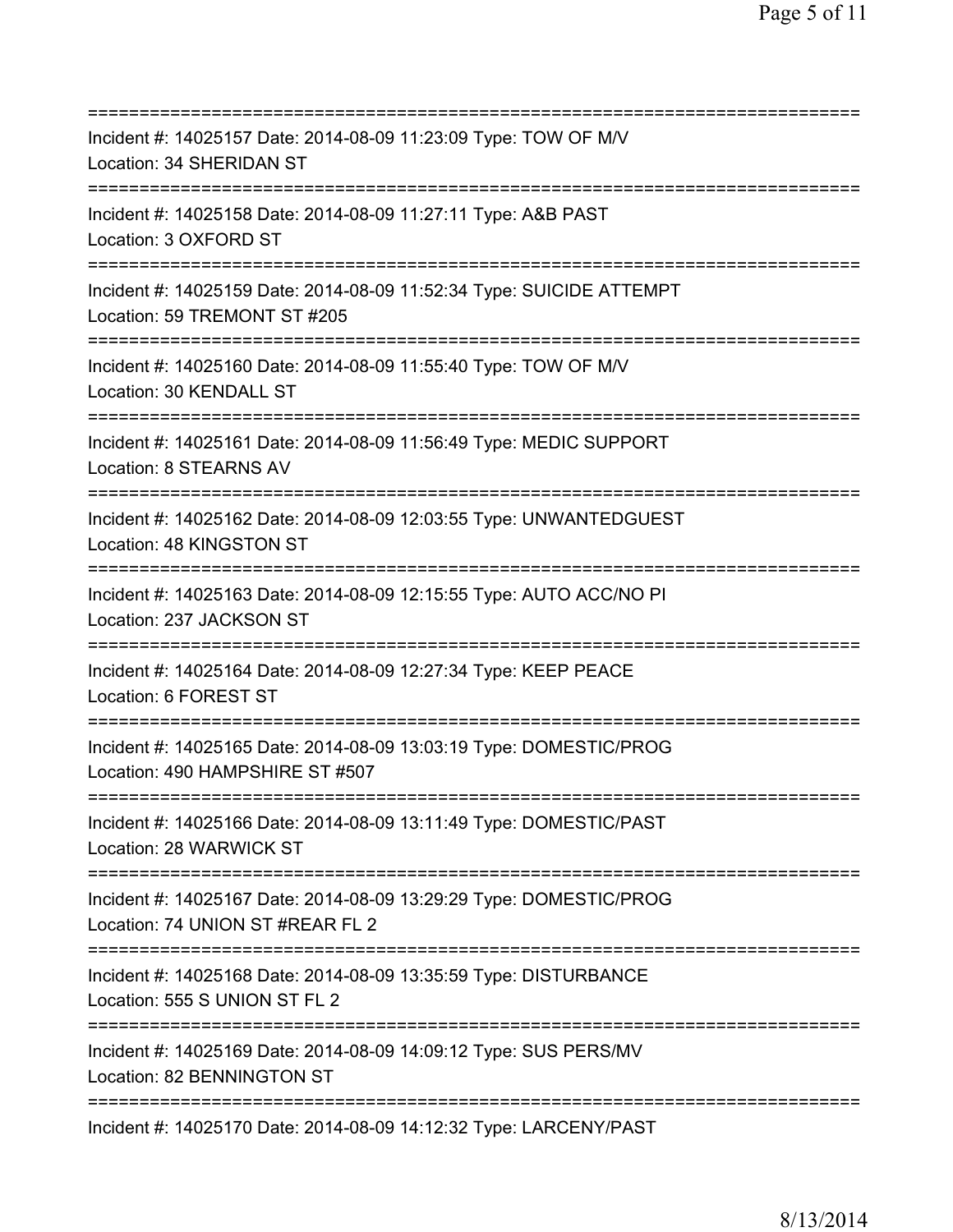=========================================================================== Incident #: 14025171 Date: 2014-08-09 14:25:40 Type: ALARM/BURG Location: BRODIE INDUSTRIAL TRUCKS / 10 BALLARD RD =========================================================================== Incident #: 14025172 Date: 2014-08-09 14:27:45 Type: VIO CITY ORD Location: CHESTNUT ST & LAWRENCE ST =========================================================================== Incident #: 14025173 Date: 2014-08-09 14:34:31 Type: ANIMAL COMPL Location: 40 LAWRENCE ST =========================================================================== Incident #: 14025174 Date: 2014-08-09 15:10:23 Type: NOTIFICATION Location: 12 MAURICE AV =========================================================================== Incident #: 14025175 Date: 2014-08-09 15:20:03 Type: MEDIC SUPPORT Location: 12 MONMOUTH ST =========================================================================== Incident #: 14025176 Date: 2014-08-09 15:58:12 Type: SPECIAL CHECK Location: 74 UNION ST =========================================================================== Incident #: 14025177 Date: 2014-08-09 15:59:01 Type: ALARM/BURG Location: 147 HAVERHILL ST =========================================================================== Incident #: 14025178 Date: 2014-08-09 16:07:27 Type: STOLEN PROP Location: 233 BROADWAY =========================================================================== Incident #: 14025179 Date: 2014-08-09 16:42:18 Type: TOW OF M/V Location: CHESTNUT ST & LAWRENCE ST =========================================================================== Incident #: 14025180 Date: 2014-08-09 17:11:21 Type: B&E/PAST Location: 362 ESSEX ST #APT301 =========================================================================== Incident #: 14025181 Date: 2014-08-09 17:21:23 Type: PARK & WALK Location: BROADWAY & PARK ST =========================================================================== Incident #: 14025182 Date: 2014-08-09 17:21:32 Type: NOISE ORD Location: 37 CHELMSFORD ST =========================================================================== Incident #: 14025183 Date: 2014-08-09 17:48:45 Type: M/V STOP Location: 205 BROADWAY =========================================================================== Incident #: 14025184 Date: 2014-08-09 17:52:38 Type: ALARM/BURG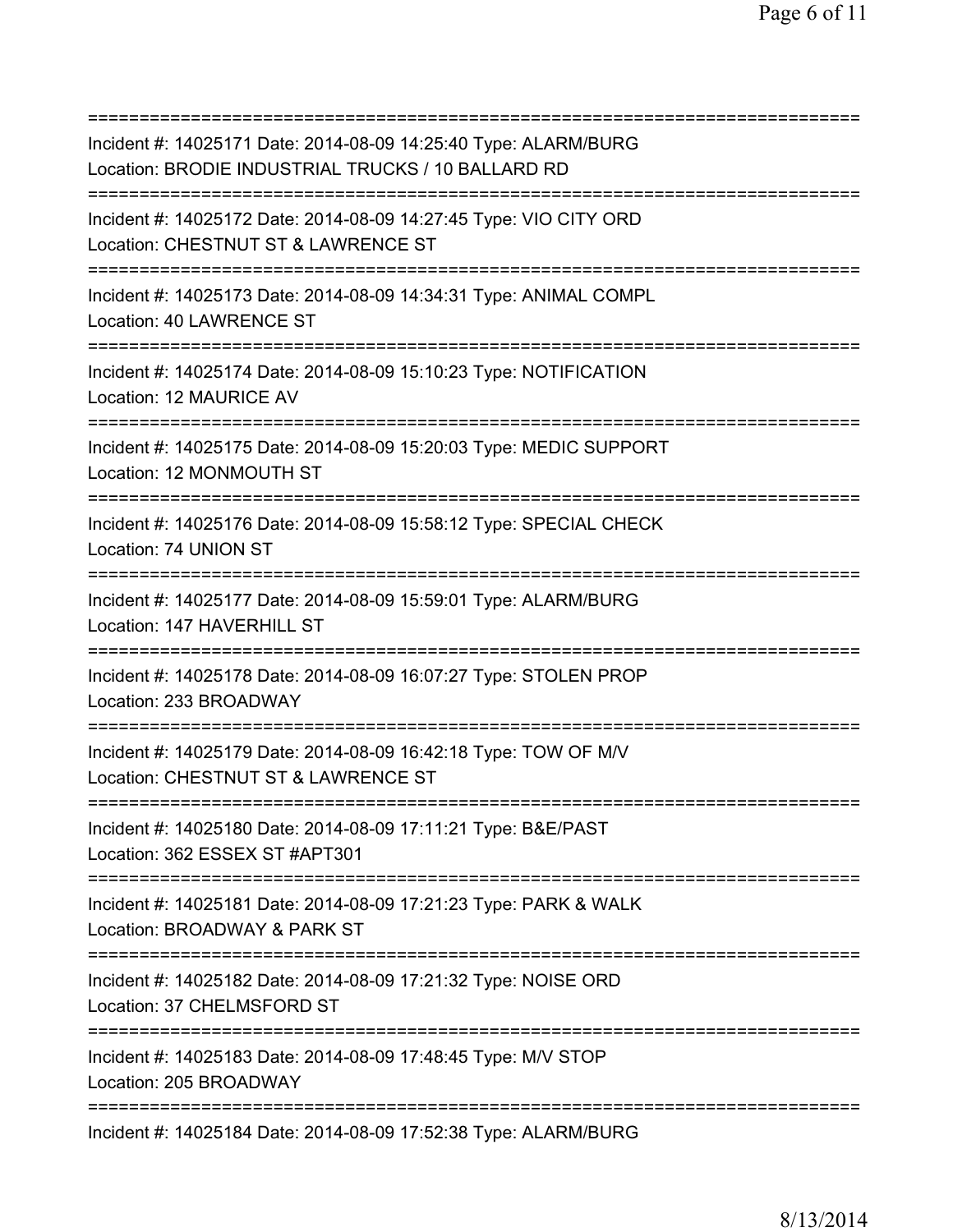| Location: CITY HALL / 200 COMMON ST<br>=====================================                                                   |
|--------------------------------------------------------------------------------------------------------------------------------|
| Incident #: 14025185 Date: 2014-08-09 18:37:22 Type: M/V STOP<br>Location: 300 ESSEX ST<br>=======================             |
| Incident #: 14025186 Date: 2014-08-09 18:37:33 Type: B&E/PAST<br>Location: 362 ESSEX ST                                        |
| Incident #: 14025188 Date: 2014-08-09 19:31:18 Type: 209A/VIOLATION<br>Location: 75 HAVERHILL ST #1                            |
| Incident #: 14025187 Date: 2014-08-09 19:33:23 Type: NOISE ORD<br>Location: 154 SPRUCE ST                                      |
| Incident #: 14025189 Date: 2014-08-09 19:35:43 Type: M/V STOP<br>Location: ESSEX ST & JACKSON ST                               |
| Incident #: 14025190 Date: 2014-08-09 19:43:43 Type: SUS PERS/MV<br>Location: 46 WEDGEWOOD RD                                  |
| Incident #: 14025191 Date: 2014-08-09 19:48:01 Type: M/V STOP<br>Location: 205 BROADWAY                                        |
| Incident #: 14025192 Date: 2014-08-09 19:52:21 Type: RECOV/STOL/MV<br>Location: 26 SARATOGA ST                                 |
| Incident #: 14025193 Date: 2014-08-09 20:00:18 Type: DISTURBANCE<br>Location: ESSEX ST & NESMITH ST                            |
| Incident #: 14025194 Date: 2014-08-09 20:12:29 Type: NOISE ORD<br>Location: 2 AVON ST                                          |
| Incident #: 14025195 Date: 2014-08-09 20:12:58 Type: NOISE ORD<br>Location: 310 LOWELL ST                                      |
| Incident #: 14025196 Date: 2014-08-09 20:23:03 Type: MEDIC SUPPORT<br>Location: 351 HAMPSHIRE ST FL 1                          |
| ================<br>Incident #: 14025197 Date: 2014-08-09 20:23:49 Type: AUTO ACC/NO PI<br>Location: MERRIMACK ST & S UNION ST |
|                                                                                                                                |

Incident #: 14025198 Date: 2014 08 09 20:26:18 Type: NOISE ORD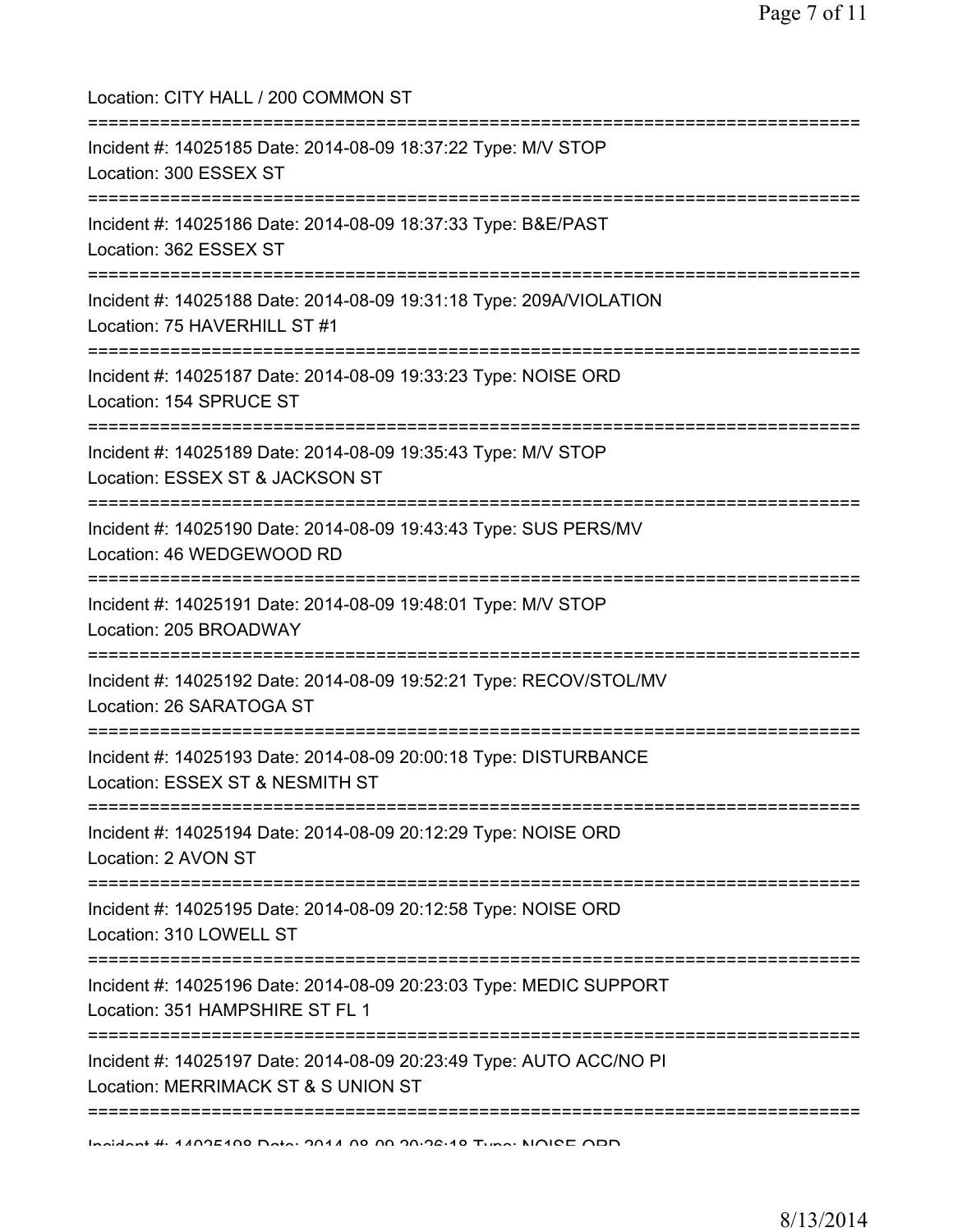Location: 4 HALL ST

| Incident #: 14025199 Date: 2014-08-09 20:38:41 Type: ALARM/BURG<br>Location: ARLINGTON SCHOOL / 150 ARLINGTON ST                           |
|--------------------------------------------------------------------------------------------------------------------------------------------|
| Incident #: 14025200 Date: 2014-08-09 20:39:05 Type: NOISE ORD<br>Location: 17 CAMELLA TEOLI WY<br>======================================  |
| Incident #: 14025201 Date: 2014-08-09 20:39:38 Type: NOISE ORD<br>Location: 42 CANTON ST<br>=================================              |
| Incident #: 14025202 Date: 2014-08-09 20:40:28 Type: DISTURBANCE<br>Location: CROWN FRIED CHICKEN / 337 ESSEX ST<br>---------------------- |
| Incident #: 14025203 Date: 2014-08-09 20:47:28 Type: A&B PAST<br>Location: 270 HAVERHILL ST                                                |
| Incident #: 14025204 Date: 2014-08-09 20:49:28 Type: NOISE ORD<br>Location: 67 BASSWOOD ST                                                 |
| Incident #: 14025205 Date: 2014-08-09 20:50:32 Type: DISTURBANCE<br>Location: 116 NEWTON ST                                                |
| Incident #: 14025206 Date: 2014-08-09 20:54:57 Type: SUS PERS/MV<br>Location: WALGREENS / 220 S BROADWAY                                   |
| Incident #: 14025207 Date: 2014-08-09 21:05:33 Type: MV/BLOCKING<br>Location: 550 HAVERHILL ST                                             |
| Incident #: 14025208 Date: 2014-08-09 21:12:53 Type: MISSING PERS<br>Location: 329 HIGH ST                                                 |
| Incident #: 14025209 Date: 2014-08-09 21:16:52 Type: DOMESTIC/PROG<br>Location: 8 CORNISH ST FL 2                                          |
| Incident #: 14025210 Date: 2014-08-09 21:18:57 Type: AUTO ACC/PI<br>Location: S BROADWAY & SALEM ST                                        |
| Incident #: 14025211 Date: 2014-08-09 21:28:23 Type: NOISE ORD<br>Location: ARLINGTON ST & TENNEY ST                                       |
|                                                                                                                                            |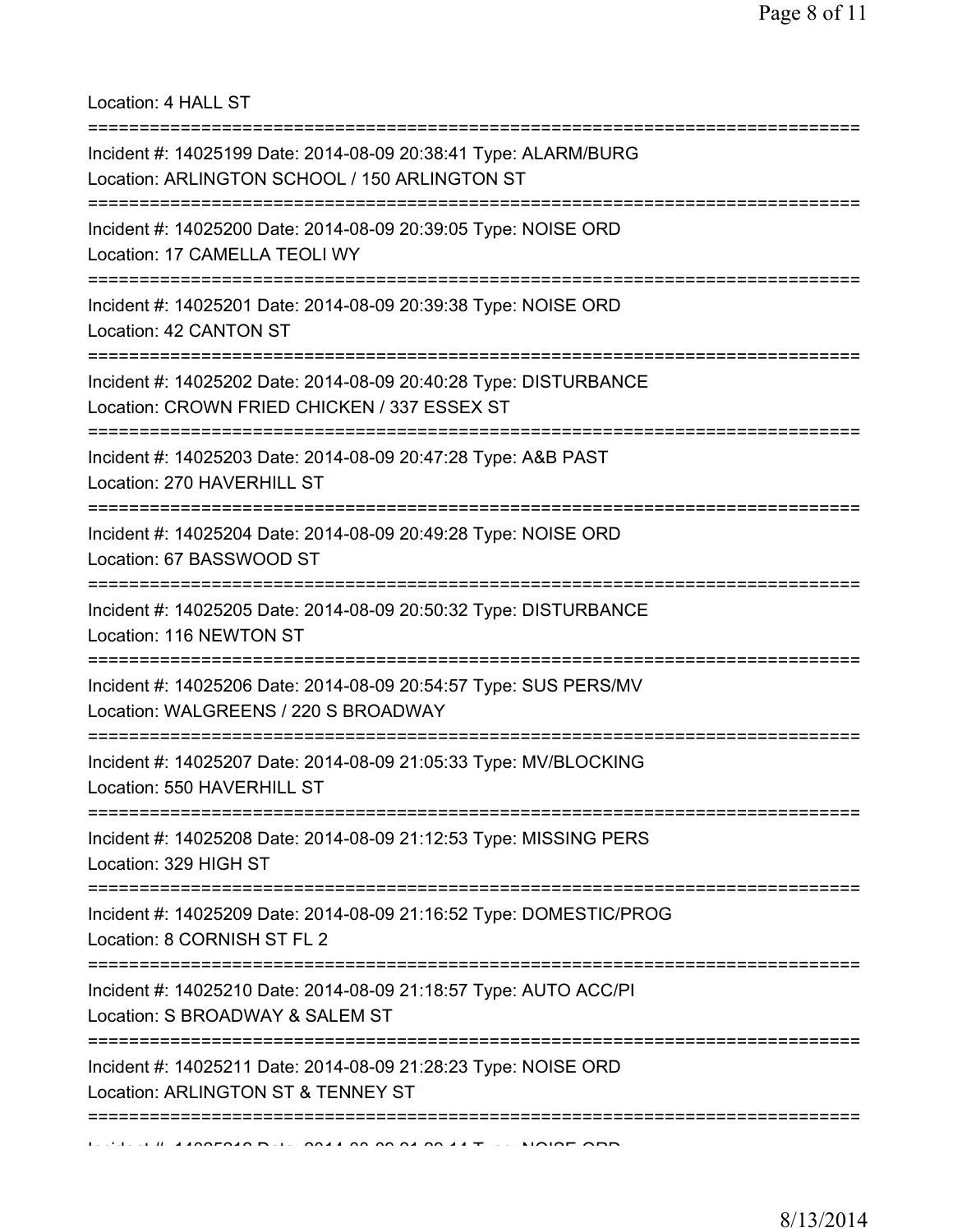| Location: RESERVOIR TER                                                                                                                    |
|--------------------------------------------------------------------------------------------------------------------------------------------|
| Incident #: 14025213 Date: 2014-08-09 21:30:58 Type: NOISE ORD<br>Location: 60 HILLSIDE AV                                                 |
| Incident #: 14025214 Date: 2014-08-09 21:32:18 Type: SUS PERS/MV<br>Location: 65 PLEASANT ST                                               |
| Incident #: 14025215 Date: 2014-08-09 21:36:12 Type: NOISE ORD<br>Location: 182 BROOK ST                                                   |
| Incident #: 14025216 Date: 2014-08-09 21:40:39 Type: DISTURBANCE<br>Location: E HAVERHILL ST & WOODLAND ST                                 |
| Incident #: 14025217 Date: 2014-08-09 21:40:47 Type: STOL/MV/PAS<br>Location: BODWELL ST & SCHOOL ST                                       |
| Incident #: 14025218 Date: 2014-08-09 21:55:06 Type: THREATS<br>Location: 189 ARLINGTON ST                                                 |
| Incident #: 14025219 Date: 2014-08-09 21:55:56 Type: ALARM/BURG<br>Location: AUTO MUSIC SOUND CENTER / 654 ESSEX ST #B<br>:=============== |
| Incident #: 14025220 Date: 2014-08-09 21:58:34 Type: SUS PERS/MV<br><b>Location: MANCHESTER ST</b>                                         |
| Incident #: 14025221 Date: 2014-08-09 21:59:07 Type: KEEP PEACE<br>Location: 9 CUSTER ST                                                   |
| Incident #: 14025222 Date: 2014-08-09 22:02:06 Type: MAN DOWN<br>Location: ESSEX ST & GREENWOOD ST                                         |
| Incident #: 14025223 Date: 2014-08-09 22:14:36 Type: NOISE ORD<br>Location: 164 SPRUCE ST                                                  |
| Incident #: 14025224 Date: 2014-08-09 22:17:34 Type: SUS PERS/MV<br>Location: 64 MANCHESTER ST                                             |
| Incident #: 14025225 Date: 2014-08-09 22:23:51 Type: TRESPASSING<br>Location: 217 E HAVERHILL ST FL 1STFL                                  |
|                                                                                                                                            |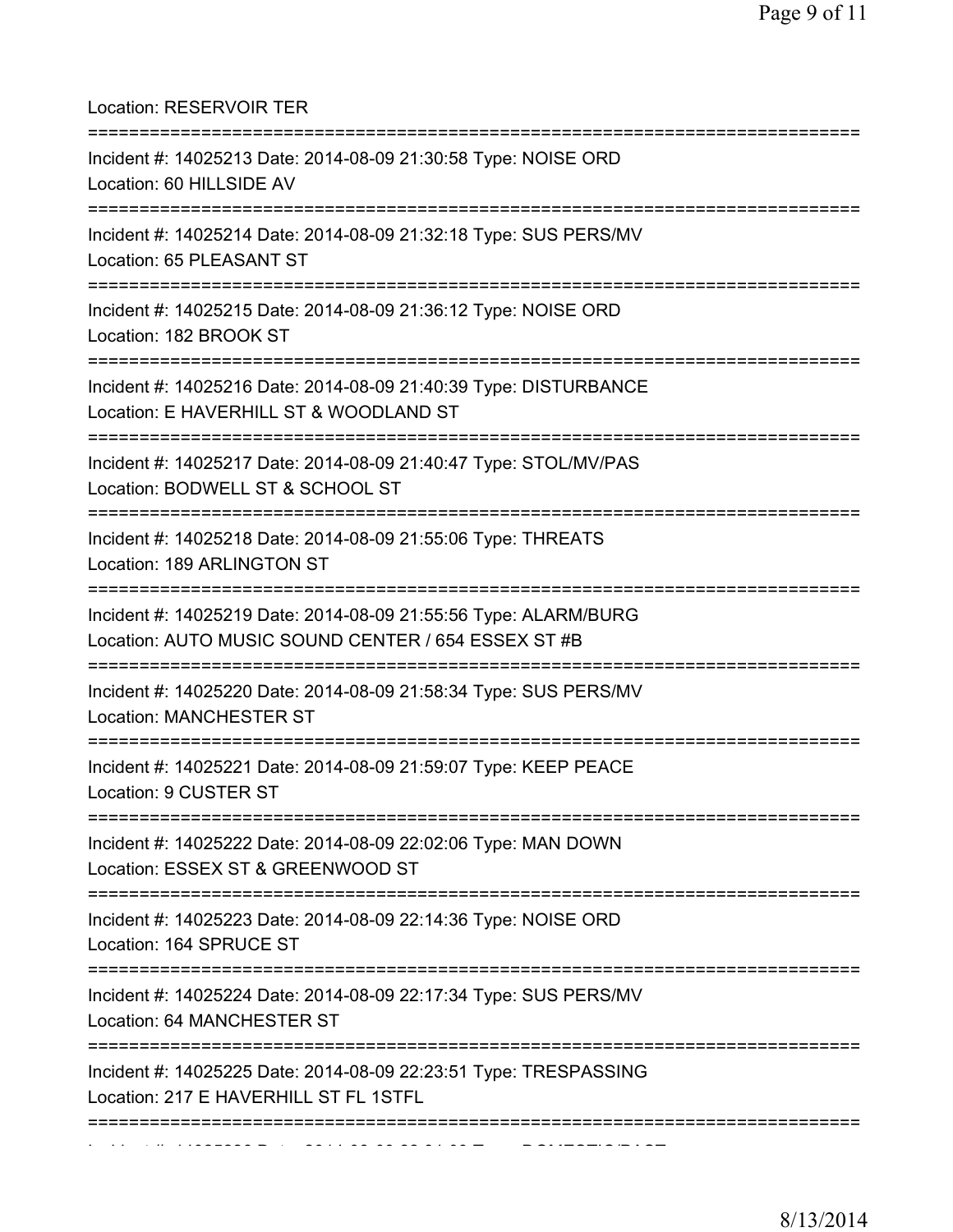Location: 226 BAILEY ST FL 3RDFL =========================================================================== Incident #: 14025227 Date: 2014-08-09 22:33:16 Type: NOISE ORD Location: MAGINNIS AV & SULLIVAN AV =========================================================================== Incident #: 14025228 Date: 2014-08-09 22:36:36 Type: NOISE ORD Location: 154 EXCHANGE ST =========================================================================== Incident #: 14025229 Date: 2014-08-09 22:40:57 Type: ALARM/BURG Location: ARLINGTON SCHOOL / 150 ARLINGTON ST =========================================================================== Incident #: 14025230 Date: 2014-08-09 22:41:47 Type: A&B PAST Location: 40 LAWRENCE ST =========================================================================== Incident #: 14025231 Date: 2014-08-09 22:55:57 Type: MEDIC SUPPORT Location: WALGREENS / 220 S BROADWAY =========================================================================== Incident #: 14025232 Date: 2014-08-09 22:57:03 Type: NOISE ORD Location: 620 HAVERHILL ST =========================================================================== Incident #: 14025233 Date: 2014-08-09 23:00:40 Type: KEEP PEACE Location: 111 MARKET ST =========================================================================== Incident #: 14025234 Date: 2014-08-09 23:03:38 Type: NOISE ORD Location: RESERVOIR TER =========================================================================== Incident #: 14025235 Date: 2014-08-09 23:07:07 Type: KEEP PEACE Location: WALGREENS / 220 S BROADWAY =========================================================================== Incident #: 14025236 Date: 2014-08-09 23:17:12 Type: TOW/REPOSSED Location: 113 LOWELL =========================================================================== Incident #: 14025237 Date: 2014-08-09 23:25:15 Type: NOISE ORD Location: 101 GREENWOOD ST =========================================================================== Incident #: 14025238 Date: 2014-08-09 23:27:14 Type: NOISE ORD Location: 30 HAMLET ST =========================================================================== Incident #: 14025239 Date: 2014-08-09 23:38:40 Type: NOISE ORD Location: 103 FARNHAM ST ===========================================================================